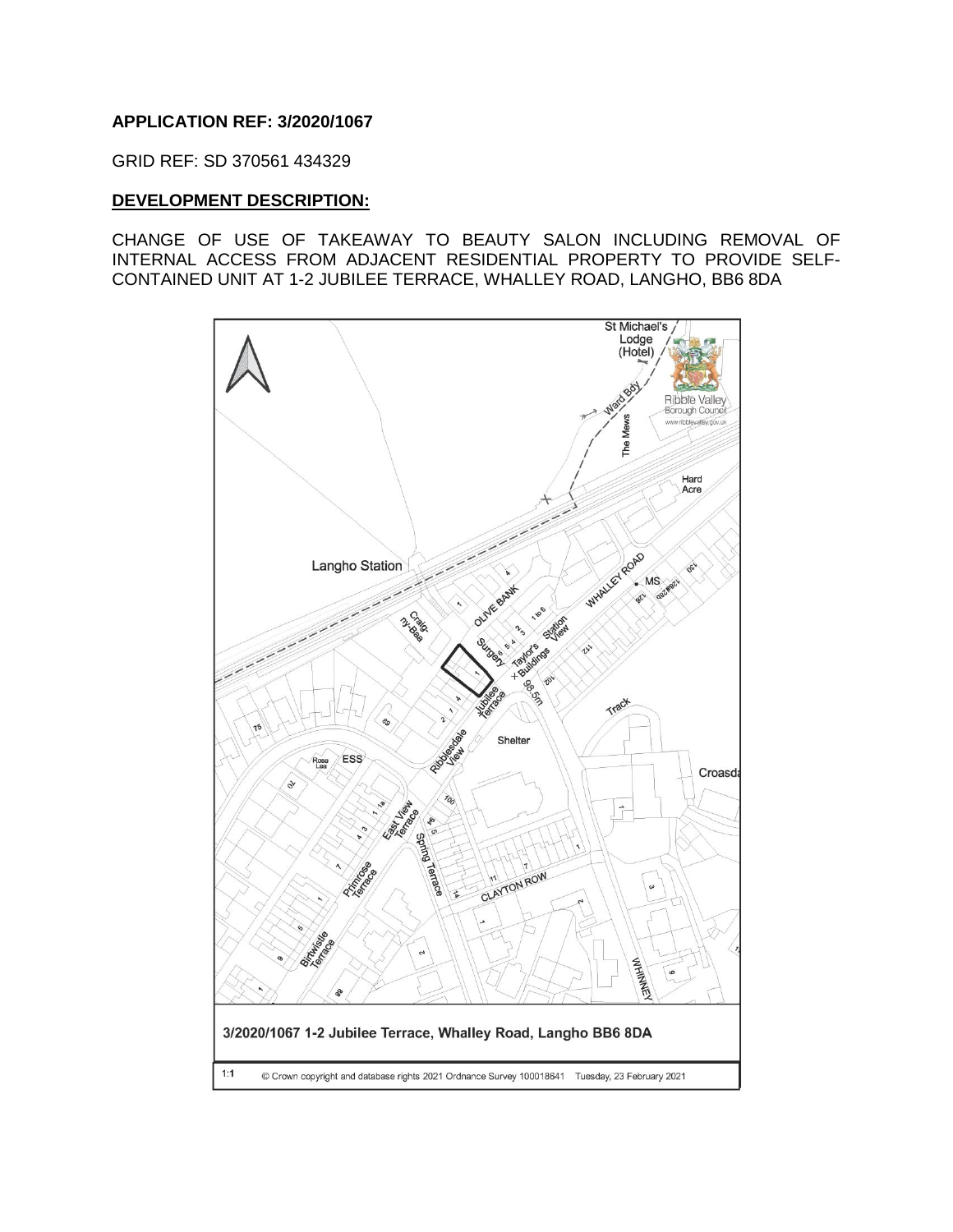# **CONSULTEE RESPONSES/ REPRESENTATIONS MADE**:

# **PARISH COUNCIL:**

The parish council has considered this application and whilst it supports local businesses there is concern that this is not the correct location for this business due to the volume of traffic the business it will bring. In comparison with the former takeaway there is an intensification of use meaning that more visitors will require parking for extended periods of time. Concerns were raised that the increased parking would cause issues, in particular so close to the zebra crossing and bus stop.

# **ENVIRONMENT DIRECTORATE (COUNTY SURVEYOR):**

No objections subject to condition relating to refuse bin storage.

# **ADDITIONAL REPRESENTATIONS:**

A total of 22 objection letters have been received in relation to this application and raise the following:

- Parking has always been an issue.
- Previous use as a takeaway only operated during the evening.
- Proposal intends to split the property into three separate business areas.
- Numerous clients visiting the site for prolonged periods severe parking issues.
- Limited parking already due to rail passengers.
- Parking in area already at a premium during the day.
- Current traffic usage constitutes severe impact.
- No traffic survey with the application.
- People park blocking the access road that leads to Olive Bank and the rear of Jubilee Terrace.
- Economic impact on similar local businesses.
- Another hairdressers no needed in Langho.
- Road and junction safety issues due to parked vehicles.

Two letters of support have been received outlining that any commercial use of the building would generate parking requirements and that the proposed use would benefit other local businesses.

#### 1. **Site Description and Surrounding Area**

- 1.1 The application building is located within the settlement of Langho on the main road through the village, Whalley Road. The building which is the subject of this application is comprised of two separate properties, nos. 1 and 2 Jubilee Terrace, which at some point in time have been brought into common ownership and have been occupied in conjunction with each other. The most recent use of the building has been as a hot food takeaway and associated living accommodation for the business owners although this business has now ceased.
- 1.2 No.1 Jubilee Terrace is an end-of-terrace property with its gable end facing Olive Bank, a private access that runs between the terraces of Jubilee Terrace and Taylor's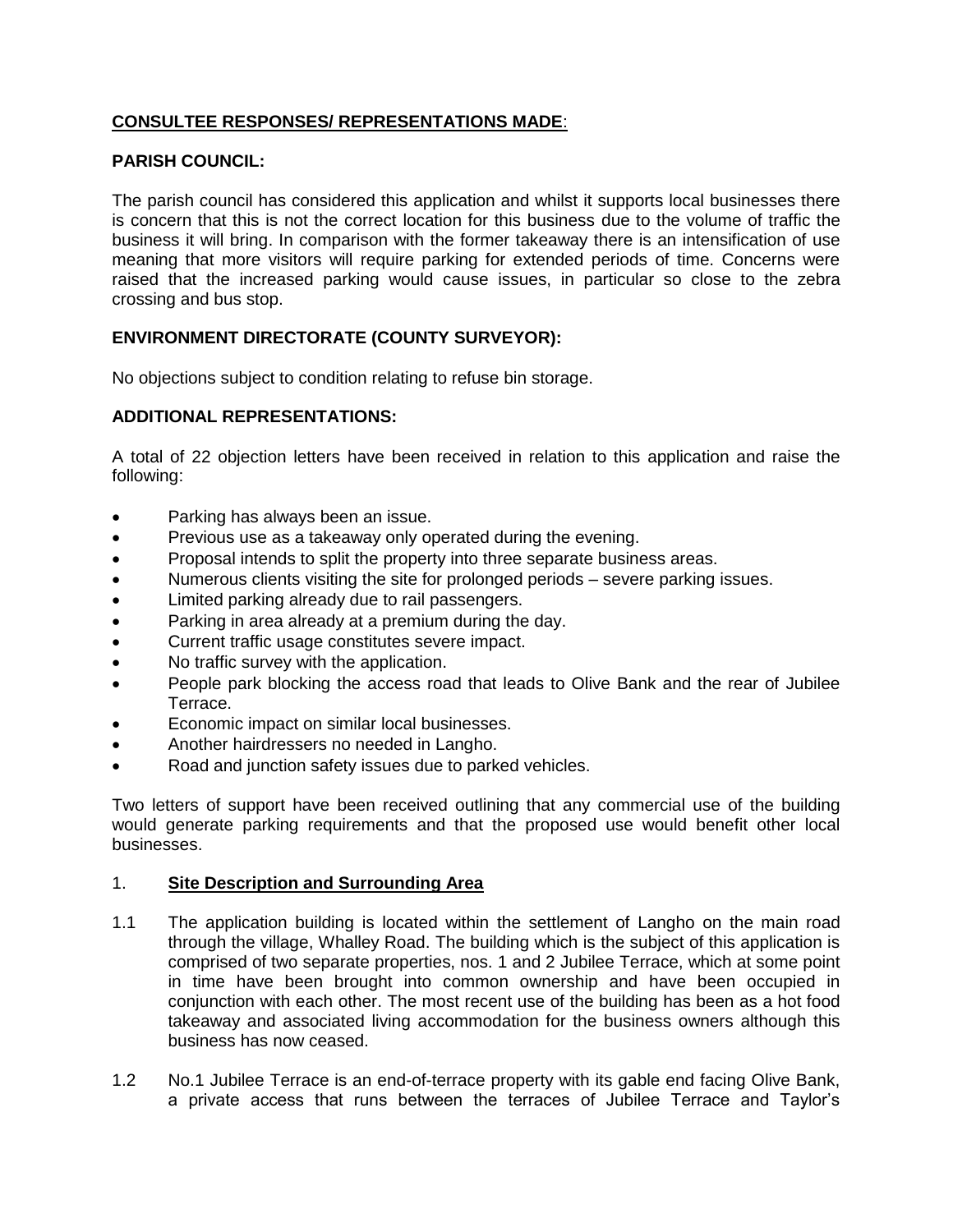Buildings and provides access to a small residential estate and Langho train station. There are other commercial uses along the main road in the immediate area including hairdressers, a pharmacy and sandwich shop.

# 2. **Proposed Development for which Consent is Sought**

- 2.1 This application seeks permission for change of use from a takeaway to a beauty salon including the removal of an internal link to the adjacent residential property. Due to recent changes to the Town and Country Planning (Use Classes) Order introduced by The Town and Country Planning (Use Classes) (Amendment) (England) Regulations 2020 which came into force on the 1st September 2020, a takeaway is classified as a 'sui generis' use and the proposed use as a beauty salon would fall within Use Class E (Commercial, business and service).
- 2.2 The proposal is to convert the existing takeaway and living accommodation above to a beauty salon offering a wide range of treatments including hairdressers, beauty therapist, chiropodist and nail technicians. The reception and styling area would be at ground floor and at first floor would be three treatment rooms and a bathroom. The adjacent residential property (no.2 Jubilee Terrace), to which there is currently internal access from the ground floor takeaway, would be separated to form a completely independent residential unit.
- 2.3 To the rear of no.1 Jubilee Terrace is a 1 ½ storey building which provides parking for one vehicle and is accessed along Olive Bank which runs between the gables of Jubilee Terrace and Taylor's Buildings to the north-east. The upper floor of the ancillary building is used for storage purposes only.
- 2.4 The proposed development also includes some alterations to the existing buildings. The ground floor window opening on the front elevation of no.2 Jubilee Terrace would be reinstated to its original proportions. New advertisements would be erected to the front of the commercial unit and the forecourt area is proposed to be enclosed by 1.1-metre-high steel railing. Changes proposed to the side elevation of no.1 include the introduction of additional windows at ground and first floor, removal of the extraction vent to the rear, and there is the proposed erection of a 4-metre single storey rear extension to provide staff kitchen and ground floor WC.
- 2.5 According to submitted details the proposed development would create 4 full-time and 2 part-time jobs. Proposed opening hours for the business are 8.30am to 8.00pm Monday to Saturday and 8.30am to 1pm on Sundays.

# 3. **Relevant Planning History**

No relevant planning history.

# 4. **Relevant Policies**

Ribble Valley Core Strategy Key Statement EC1 – Business and Employment Development Key Statement EC2 – Development of Retail, Shops and Community Facilities and **Services** Key Statement DMI2 – Transport Considerations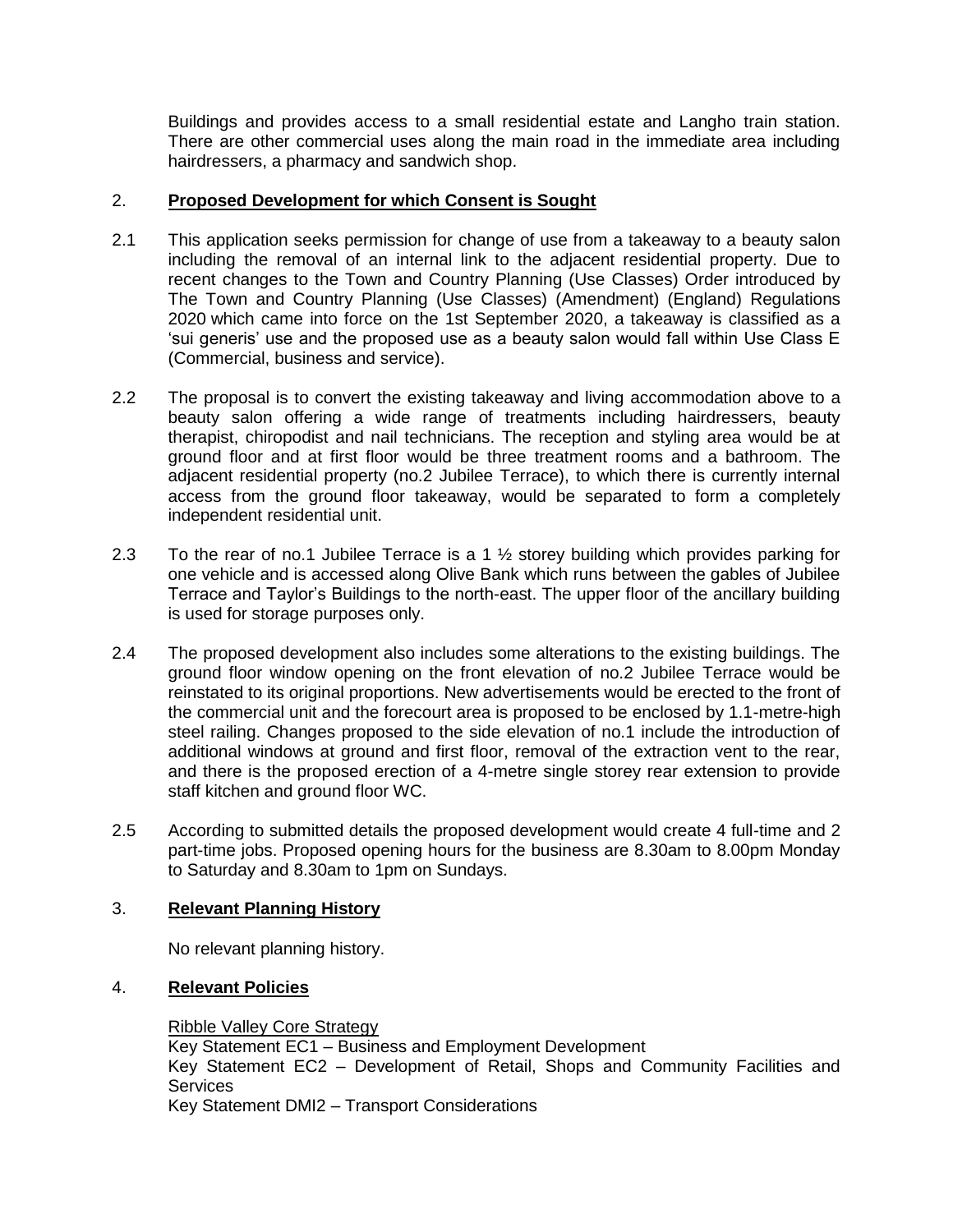Policy DMG1 – General Considerations Policy DMG3 – Transport and Mobility Policy DMB1 – Supporting Business Growth and the Local Economy Policy DMR3 – Retail Outside the Main Settlements

National Planning Policy Framework (NPPF) National Planning Practice Guidance (NPPG)

#### 5. **Assessment of Proposed Development**

#### 5.1 Principle of Development:

5.1.1 The principle of development in this location involving the replacement of one commercial use with another is considered to be acceptable. The property is located in the settlement of Langho and Policy DMR3 seeks to protect commercial uses at ground floor. As such the proposals are in accordance with Policy DMR3 of the Core Strategy.

### 5.2 Impact upon Residential Amenity:

- 5.2.1 It is noted that there is a doctor's surgery (presently vacant) at the ground floor of no.6 Taylor's Building and above it is a residential flat (6a). This property is an end-of-terrace and has ground and first floor windows facing the gable end of no.1 Jubilee Terrace. As submitted the proposed introduction of first floor windows in the gable elevation of no.1 Jubilee Terrace would result in unacceptable loss of privacy for occupants of 6a Taylor's Building, the first floor residential flat.
- 5.2.2 There is already a first-floor bedroom window in the gable end of Jubilee Terrace facing this adjacent property. However, the use of the first-floor rooms as treatment rooms would intensify their use compared with the existing situation and an additional first floor window opening is also proposed.
- 5.2.3 Having regard to the above, the applicant has agreed to remove the proposed new window at first floor. Additionally, the existing first floor window would be fitted with obscured glass to protect the privacy of the occupants of 6a Taylor's Building.
- 5.2.4 The proposed opening hours are 08.30 to 20.00 on weekdays and Saturday and 08.30 to 13.00 on Sunday and Bank Holidays. It is not considered that the use proposed would generate any issues regarding noise, disturbance or odours. Considering the existing lawful use of the building as a takeaway the proposals may result in an improvement for nearby residents in this regard.

#### 5.3 Density/Visual Amenity/External Appearance:

5.3.1 The proposed alterations to the principal elevation of the building raises no design concerns. The proposed enclosure of the forecourt area with steel railings reflects the arrangement at nearby commercial properties.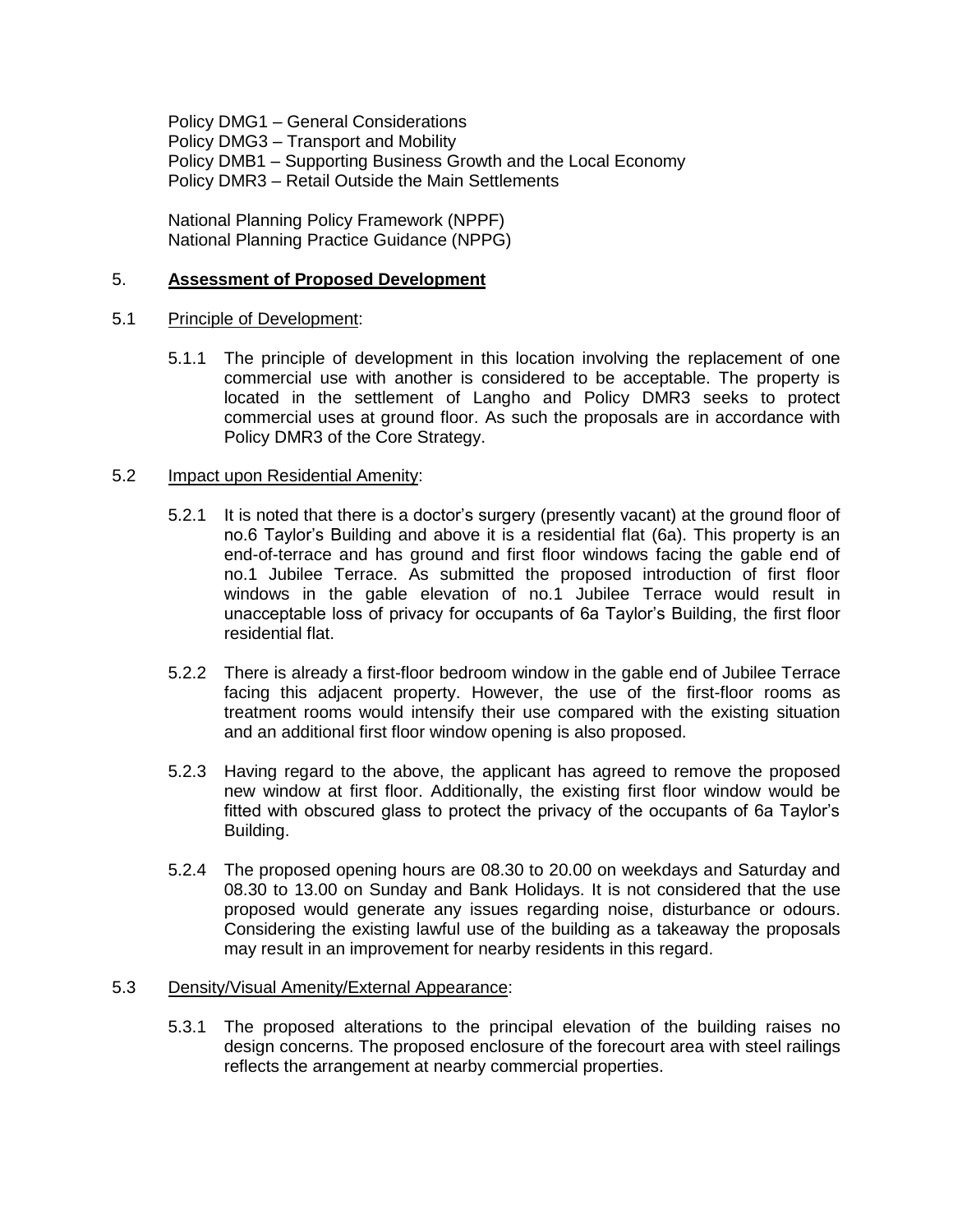5.3.2 The proposed extension to the rear of no.1 Jubilee Terrace would fill the existing gap between the rear of the main building and the detached ancillary 1 ½ storey building. The extension would have a mono-pitched roof and would be conditioned to be built using materials to match the parent property.

### 5.4 Highway Safety:

- 5.4.1 The majority of objection letters received relate to matters of highway safety and parking. The County Highways Officer has raised no objection to the proposed development. The proposal, incorporating three treatment rooms and hairdressing/styling area and said to create 4 full-time and 2 part-time jobs, would not generate such significant on-street parking that it would have a severe impact on the safety of the highway in this locality.
- 5.4.2 It is not anticipated that staff and customers would expect to park immediately adjacent to the application building; there are areas within easy walking distance of the site, off the main road, that have unrestricted on-street parking. In addition, it is likely that some customers/staff would take advantage of the building's proximity to the train station and bus stops by using public transport.
- 5.4.3 Concerns have been raised in relation to the potential blocking of access to Olive Bank and Langho train station. However, this access road is privately owned and any blocking of the access would be a private matter between the relevant parties involved. However, it is not considered that approval of the proposed scheme would make it any more likely that access would be impeded.
- 5.4.4 It should also be borne in mind that the existing lawful use of the building is a hot food takeaway which has the potential to create significantly more, albeit shorter, visits to the premises during the late afternoon and evenings when on-street parking is likely to be at a premium. It would be expected that a hot food takeaway would generate more pressure on parking within the immediate vicinity of the site given the short term nature of the customers visits and the desire to be as close to the premises to collect the food order as possible Whilst it is acknowledged that the new use will generate parking within the area given the authorised use of the premises and the fact that the new use will not have the same requirement for parking within the immediate vicinity of the property it is not considered that the impact of the development in respect of on-street parking is sufficient to warrant refusal of the application.

# 5.5 Other Considerations:

5.5.1 A number of objections make reference to the number of similar businesses in Langho. However, there is no assessment of demand required for the application and commercial competition is not a material planning consideration. The proposed development would bring a currently vacant unit back into use.

# 6. **Conclusion**

6.1 Considering the above, the proposed development would support the aim of Core Strategy Policy DMR3 to retain commercial uses at ground floor in villages. The proposals would not result in any harm to the visual appearance of the area nor would it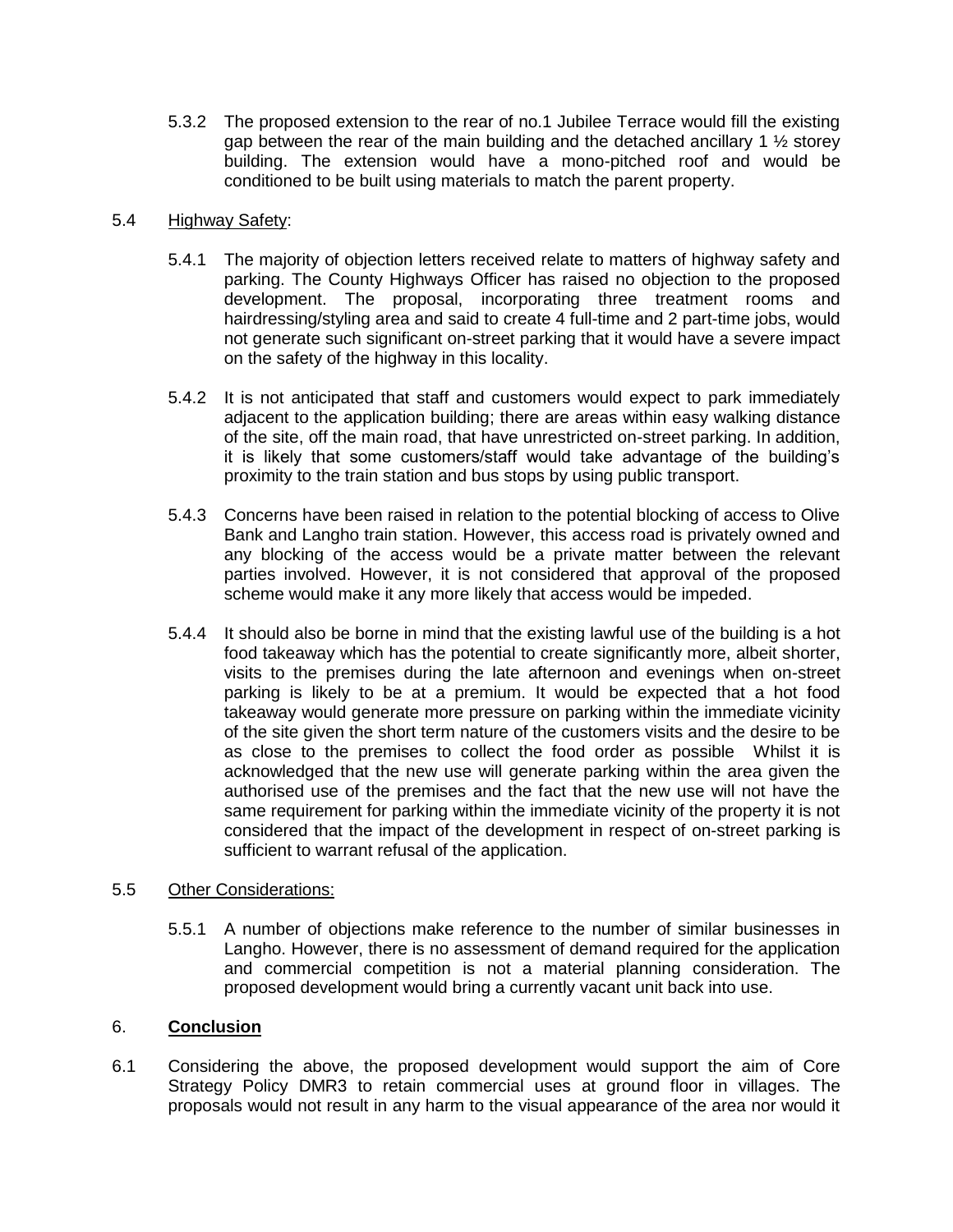impact negatively of residential amenity or highway safety. Accordingly, it is recommended that planning permission is granted subject to conditions.

**RECOMMENDATION:** That permission be GRANTED subject to the following conditions:

1. The development must be begun not later than the expiration of three years beginning with the date of this permission.

REASON: Required to be imposed by Section 51 of the Planning and Compulsory Purchase Act 2004.

2. Unless explicitly required by condition within this consent, the development hereby permitted shall be carried out in complete accordance with the proposals as detailed on drawings:

Site Location Plan GRO/01 Dwg 00 Existing Plans and Elevations GRO/01 Dwg 01 Proposed Plans and Elevations GRO/01 Dwg 01A (amended 03.02.2021) Existing Site Plan GRO/01 Dwg 03 Proposed Site Plan GRO/01 Dwg 04A (amended 03.02.2021)

REASON: For the avoidance of doubt since the proposal was the subject of agreed amendments and to clarify which plans are relevant to the consent.

3. The window in the first floor of the side (north-east) elevation of the application building shall be fitted with obscure glass and any part of the window(s) that is less than 1.7m above the floor of the room in which it is installed shall be non-opening. The obscure glazing shall be to at least Level 3 on the Pilkington Levels of Privacy, or such equivalent as may be agreed in writing by the local planning authority. The window shall be retained as such in perpetuity.

REASON: In the interests of the privacy of occupiers of neighbouring property.

4. All new external work and finishes shall match those of the existing building in respect of materials used, detailed execution and finished appearance.

REASON: To ensure that the materials to be used are appropriate to the locality.

5. The use hereby permitted shall only operate between 08.30 and 20.00 on Mondays to Fridays, between 08.30 and 20.00 on Saturdays and between 08.30 and 13.00 on Sundays or Bank Holidays.

REASON: In the interests of the amenity of the area and adjoining and nearby residential properties.

6. The existing garage shall be kept freely available for the parking of cars.

REASON: To ensure garaging is maintained and thereby avoid hazards caused by onstreet parking.